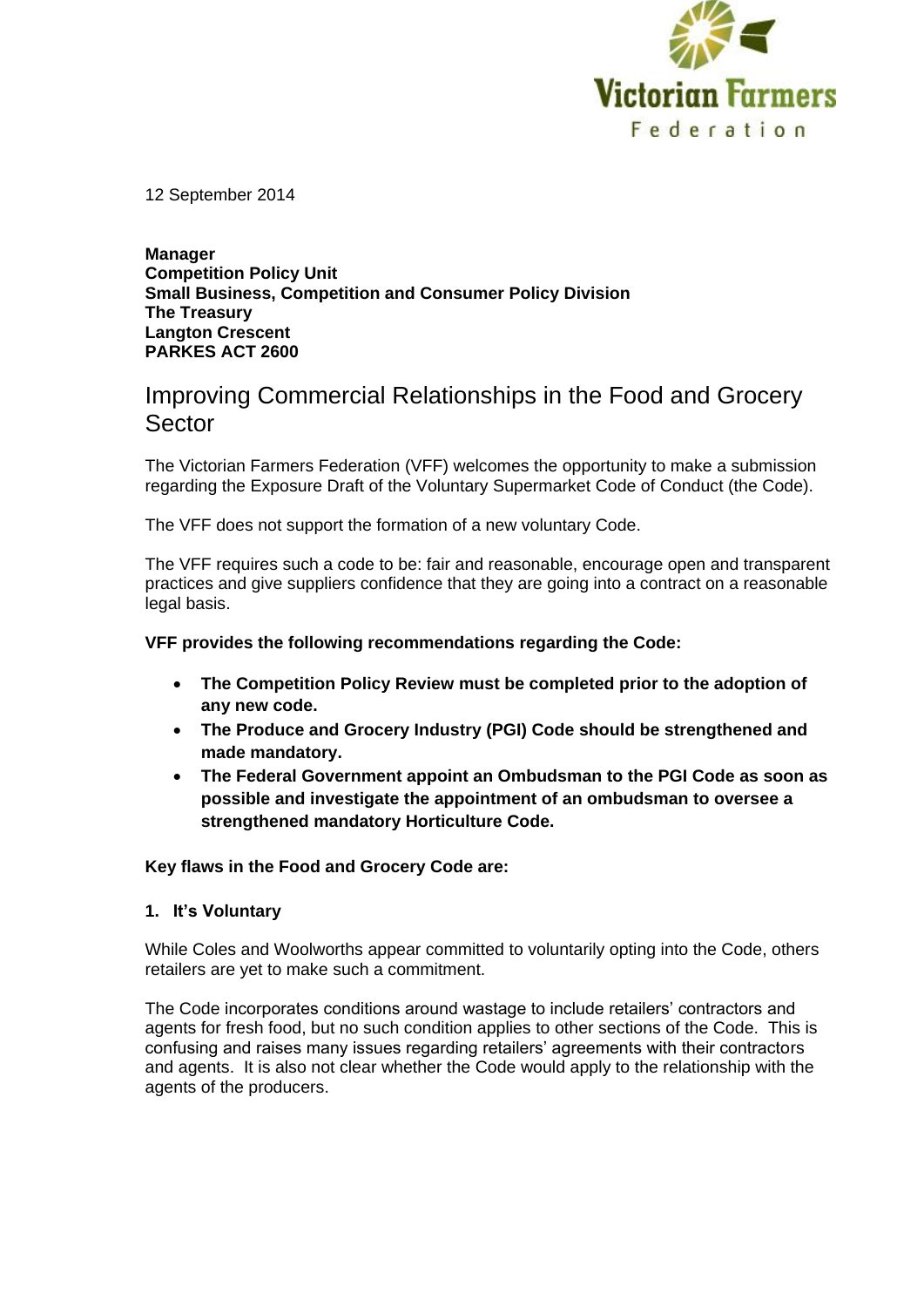Horticultural producers are particularly concerned about agency relationships and contracts, as are farmers in other sectors as supermarkets move to contract more directly for a range of foods.

Those farmers who deal directly with supermarkets are also finding the supermarkets are demanding details of their costs, which puts them under even greater pressure.

It's also not clear how the voluntary code would apply to producers using agents to negotiate with retailers. It appears the code would not cover farmers who are second or third tier suppliers.

# **2. It's an Opt-in Code built on Opt-out Grocery Supply Agreements**

The supermarkets have created a voluntary opt-in Code that requires them to offer Grocery Supply Agreements that conform to fair and equitable conduct on everything from delisting, wastage, payment, promotional contributions, product and quality standards and a raft of other issues.

However the Code's clauses also allows the retailers to negotiate with suppliers to exempt them from these conditions.

As the Government's own fact sheet on Grocery Supply Agreements states: *"It is important to note that contractual terms would still be subject to negotiation between each retailer and supplier – The Code would allow retailers to ask suppliers to agree to exemptions that permit otherwise prohibited behaviour to occur provided that the retailer meets certain conditions*."

The VFF is concerned that these exemptions to the Code will become the norm as suppliers and potential suppliers are put under pressure by the supermarkets. This pressure is driven by the simple imbalance in market power between supermarkets and most suppliers.

# **Examples of these exemptions are:**

# **Clause 14 – payments for better positioning of groceries**

Retailers are generally prohibited from requiring suppliers to make payments to obtain a better position for their products or an increase in the shelf space allocated to their products.

However, payments can be required where the grocery supply agreement mandates that a payment be made.

# **Clause 16 – payments to suppliers**

Retailers are generally prohibited from setting off any amount against a supplier's invoice.

However, set-off is permitted where it is provided for in a grocery supply agreement. Set-off is also permitted if they have the written agreement of the supplier, noting that retailers cannot force suppliers to consent to set-off an amount.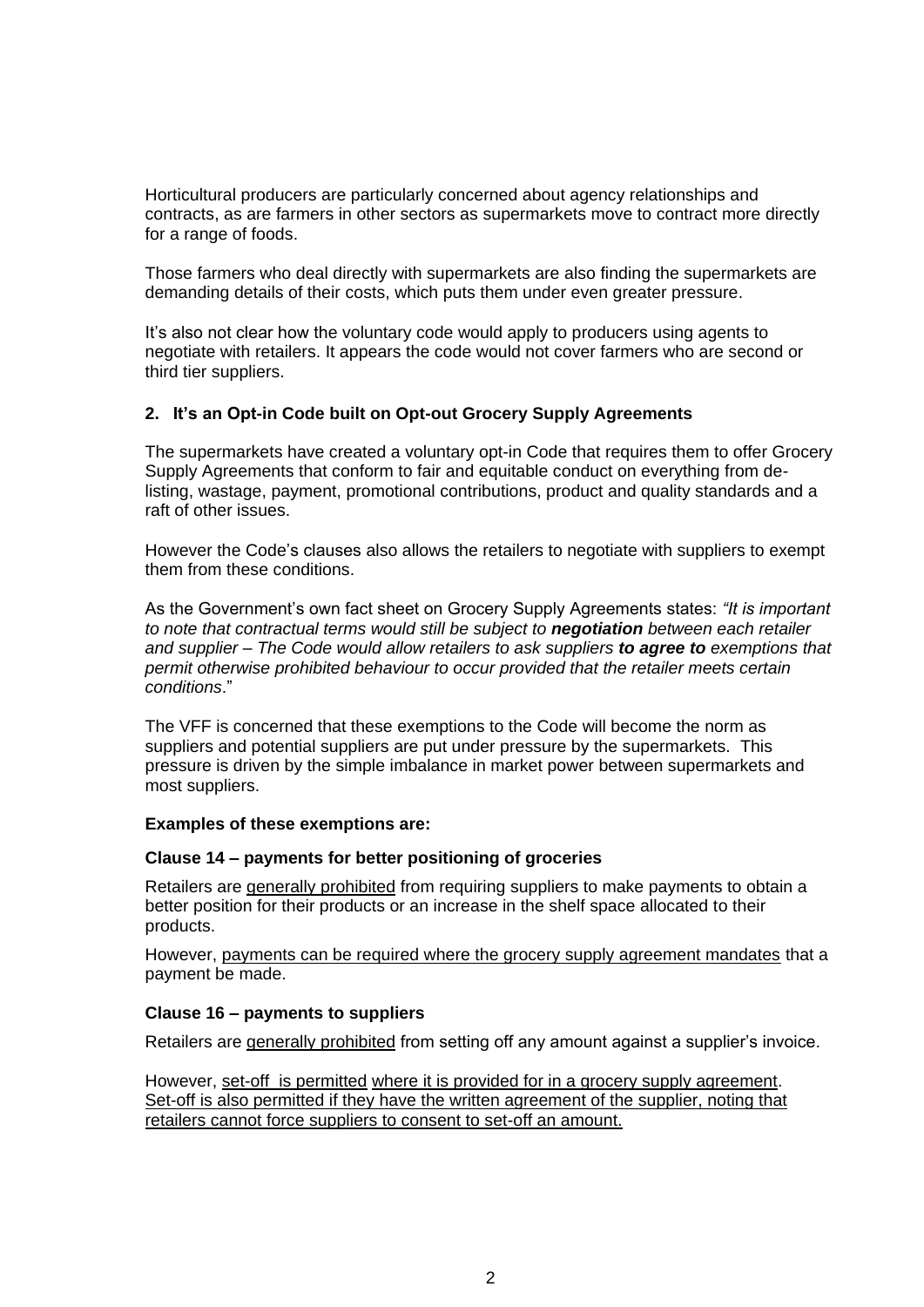**This clause also states:** Retailers are generally prohibited from requiring payments toward the costs of:

- a) a buyer's visit to the supplier;
- b) artwork or packaging design;
- c) consumer or market research;
- d) the opening or refurbishing of a store; or
- e) hospitality for the retailer's staff.

However, there is an exception if the relevant grocery supply agreement allows for payments in these circumstances.

# **Exemptions also exist in Clauses 12, 15 & 17.**

#### **3. Poorly defined terms and conditions**

The Exposure draft of the Code is littered with poorly defined terms that leave suppliers exposed to the market power of the retailers.

Terms such as "business disruption", retailers 'risks' and 'direct result' are not adequately defined. This lack of definition greatly reduces the confidence of suppliers in a voluntary Code.

#### **4. Dispute Resolution**

The VFF believes a mandatory code with pecuniary penalties is far more effective than a voluntary prescribed code based on the supermarkets' own complaints procedure, arbitration and mediation.

Any mandatory code needs an independent Ombudsman, with the power to impose penalties to balance the excessive market power of the major retailers.

The VFF maintains that the whole process, apart from the mediation and arbitration under Ss31 and 32, is confronting for suppliers.

The voluntary code's complaints procedure leaves suppliers at risk, given the lack of confidentiality around the process.

The VFF is also concerned that due to implicit or explicit pressure, there will be few complaints. This low number of complaints could then be seen as a measure of the complaint systems success, rather than its inadequacy.

#### **Finding a Solution**

The VFF believes the Federal Government must continue down the path of completing its Competition Policy Review, before considering the adoption of this Code.